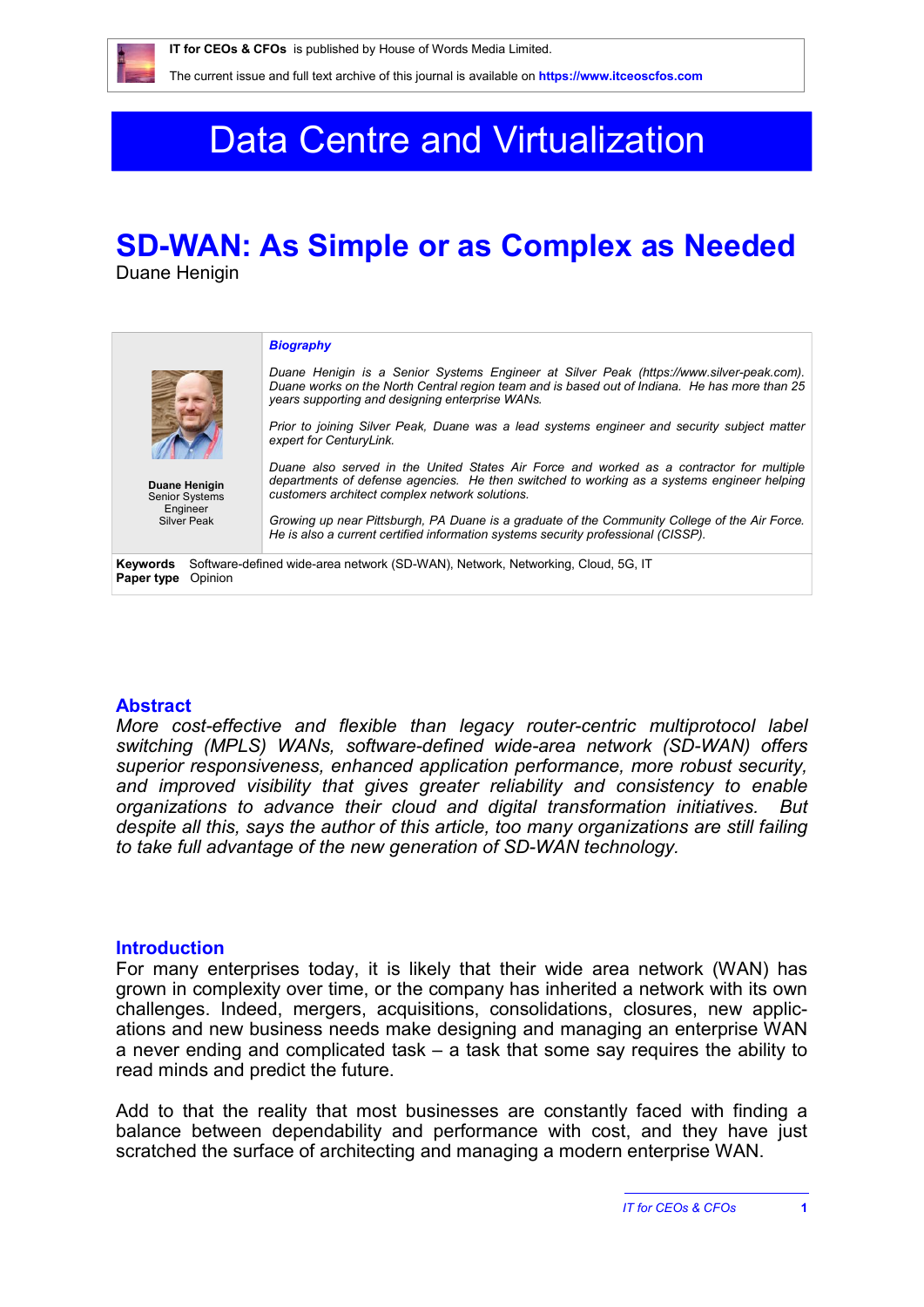

*Data Centre and Virtualization*

Businesses must find a new way to look at their WAN architecture – one that focuses on the desired business outcome and not just how the 'ones and zeros' get from point A to point B. This often points to networking architecture, such as software-defined WAN (SD-WAN) technology.

However, when building an enterprise WAN, it is critical to keep it as simple as possible. In fact, there are a number of valid reasons for a network to grow in complexity without over engineering it from the start.

While SD-WAN may seem daunting, it can provide an enormous opportunity to build a modern network with a solid foundation that will grow with the changing needs of a business.

For a product to be both simple to deploy yet address complex requirements, businesses must choose a vendor that has both maturity and focus. However, as well as the vendor having a solid foundation in enterprise WANs, the technology itself needs to be ready to hit the ground running. It must be simple to configure and deploy, but also advanced enough to handle the complexity and scale of an enterprise network – and there are only a handful of solutions that are capable of this.

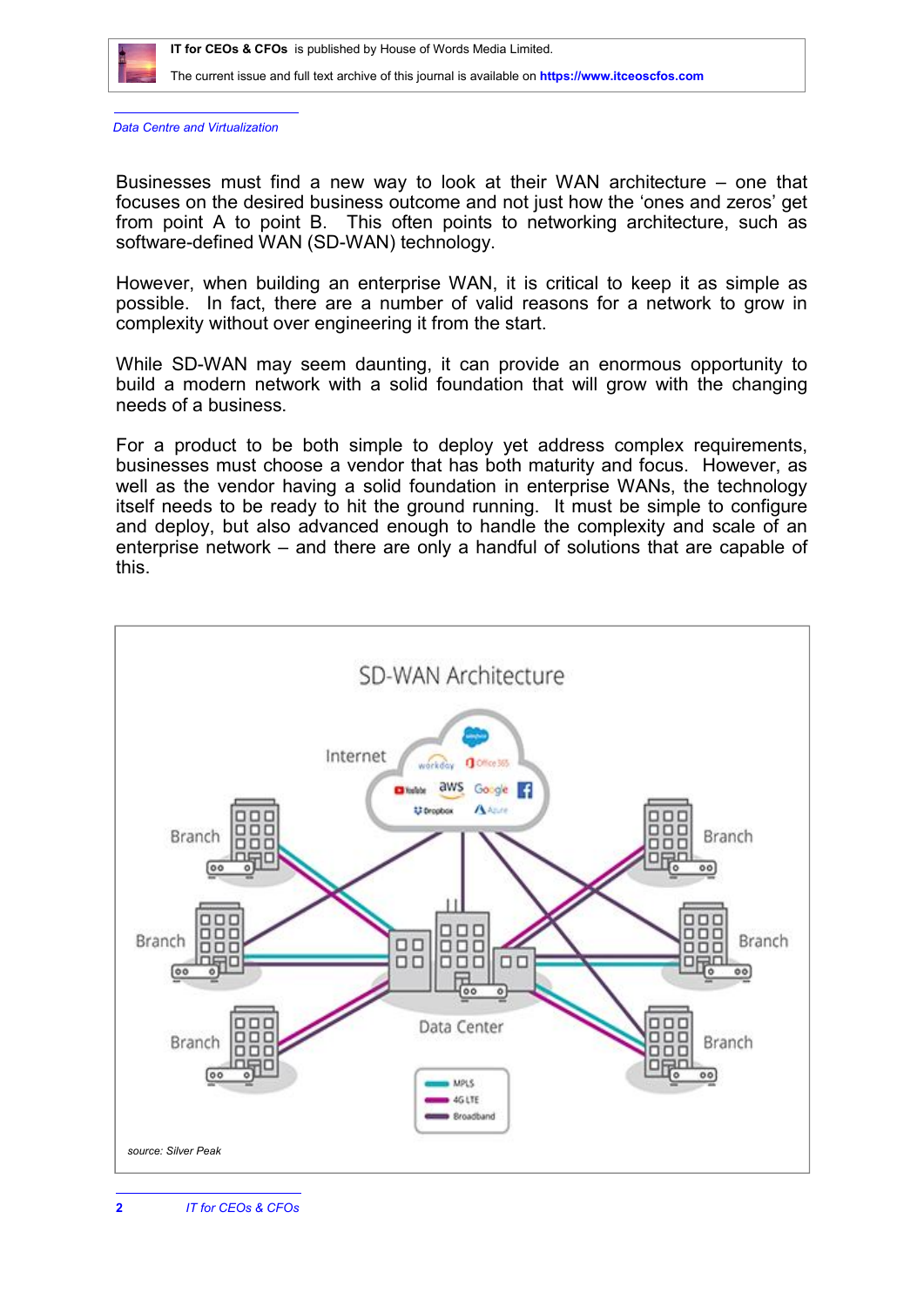*Data Centre and Virtualization*

### **So, what should businesses look out for when it comes to SD-WAN?**

An SD-WAN should have a solid foundation based on application acceleration and steering traffic over any combination of WAN transport reliably using virtual private networks (VPNs). In addition, with capabilities such as zero touch provisioning (ZTP) and zero touch configuration (ZTC), companies can deploy hundreds or thousands of sites or more in just a few days or weeks. This capability has been particularly critical during the COVID-19 pandemic, where companies have had to adapt to supporting the workforce as employees transitioned to working remotely.



Many enterprises will also need an SD-WAN that is capable of protecting their voice over internet protocol (VoIP) traffic. For example, a company might have two or three critical applications that have to be up at all times, they might need to prioritize certain traffic, as well as have the ability to securely segment traffic from the rest of the network. While some businesses believe that there is no way of doing this over the internet, once they start making VoIP phone calls across an SD-WAN fabric and start disconnecting circuits without negatively impacting the call in any way, they will realise that this is the reality of enterprise WANs today.